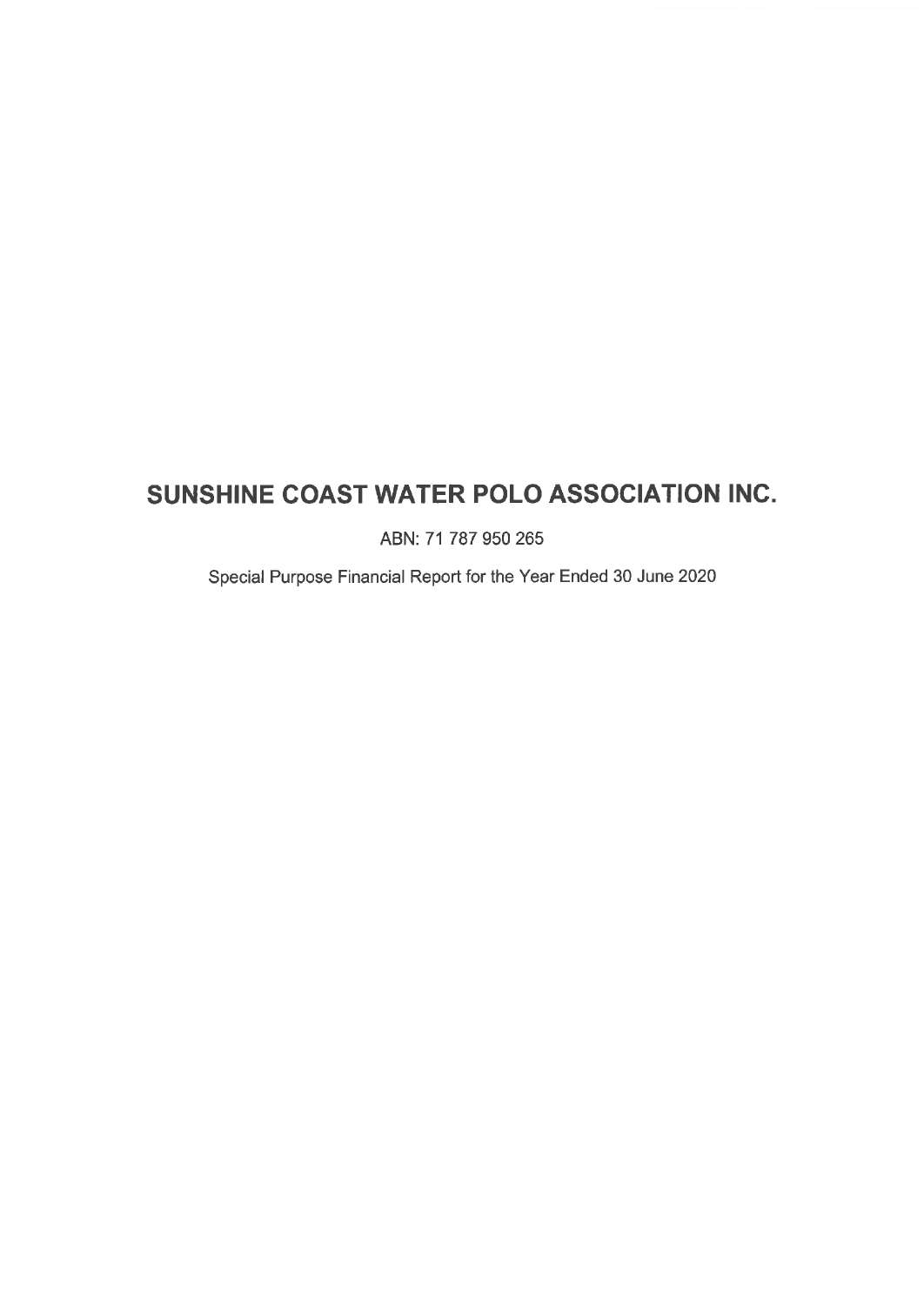#### PEREGIAN BEACH - SUNSHINE COAST



Proactive Accounting at a Fixed Price for you and your Business ABN 43 143 478 504 Director - Stephen Carey

# Independent audit report

# To the members of Sunshine Coast Water Polo Association Inc

We have audited the accompanying financial report, being a special purpose financial report, of Sunshine Coast Water Polo Association Inc, which comprises the statement of financial position as at 30 June 2020, the statement of income for the year then ended, notes comprising a summary of significant accounting policies and other explanatory information and the statement by the management committee.

# Committee responsibility for the financial report

The committee of the Sunshine Coast Water Polo Association Inc are responsible for the preparation and fair presentation of the financial report and have determined that the basis of preparation described in Note 1 is appropriate to meet the financial reporting requirements of the Associations Incorporation Act (QLD) 1981 and are appropriate to meet the needs of the members. The committee's responsibility also includes such internal control as [those charged with governance] determine is necessary to enable the preparation and fair presentation of a financial report that is free from material misstatement, whether due to fraud or error.

# Auditor's responsibility

Our responsibility is to express an opinion on the financial report based on our audit. We have conducted our audit in accordance with Australian Auditing Standards. Those standards require that we comply with relevant ethical requirements relating to audit engagements and plan and perform the audit to obtain reasonable assurance whether the financial report is free from material misstatement.

An audit involves performing procedures to obtain audit evidence about the amounts and disclosures in the financial report. The procedures selected depend on the auditor's judgement, including the assessment of the risks of material misstatement of the financial report, whether due to fraud or error. In making those risk assessments, the auditor considers internal control relevant to the Association's preparation of the financial report in order to design audit procedures that are appropriate in the circumstances, but not for the purpose of expressing an opinion on the effectiveness of the entity's internal control. An audit also includes evaluating the appropriateness of accounting policies used and the reasonableness of accounting estimates made by committee, as well as evaluating the overall presentation of the financial report.

The financial report has been prepared for distribution to members for the purpose of fulfilling the committee's financial reporting under the Associations Incorporations Act (QLD) 1981. We disclaim any assumptions of responsibility for any reliance on this report or on the financial report to which it relates to any person other than the members, or for the purposes other than that for which it was prepared.

We believe that the audit evidence we have obtained is sufficient and appropriate to provide a basis for our audit opinion. Independence

In conducting our audit, we have complied with the independence requirements of the Australian professional accounting bodies.

# Audit Report qualification

Receipts from cash donations and other cash fundraising activities are a significant source of revenue for the Sunshine Coast Water Polo Association. I have determined that it is impracticable to establish control over the collection of donations and other fundraising activity revenue prior to entry in its financial records. Accordingly, as the evidence available to us about revenue from these sources was limited, our audit procedures for donations and other fundraising activity revenue had to be restricted to the amounts recorded in the financial records. We therefore are unable to express an opinion on whether cash donations and other cash fundraising activity revenue obtained by the Club are complete. Qualified opinion

In our opinion, except for the possible effects of the matter described in the Basis for Qualified Opinion paragraph, the financial report Sunshine Coast Water Polo Association Inc presents fairly in all material respects in accordance with the accounting policies described in Note 1 to the financial statements, the financial position of the Sunshine Coast Water Polo Association Inc. at 30 June 2020 and its financial performance for the year then ended.

#### Basis of accounting

Without modifying our opinion, we draw attention to Note 1 to the financial report, which describes the basis of accounting. The financial report has been prepared for the purpose of fulfilling reporting responsibilities. As a result, the financial report may not be suitable for another purpose.

Tightlines Accounting Pty Ltd

Stephen A Carey C **Director** 19th November 2020

Liability Limited by a scheme approved under Professional Standards Legislation «

OFFICE: 07 54483528 1216 David Low Way |Peregian Beach QLD 4573

brereton@tlaccounting.com steve@tlaccounting.com

EMAIL:

P 0 Box 272

CORRESPONDENCE:

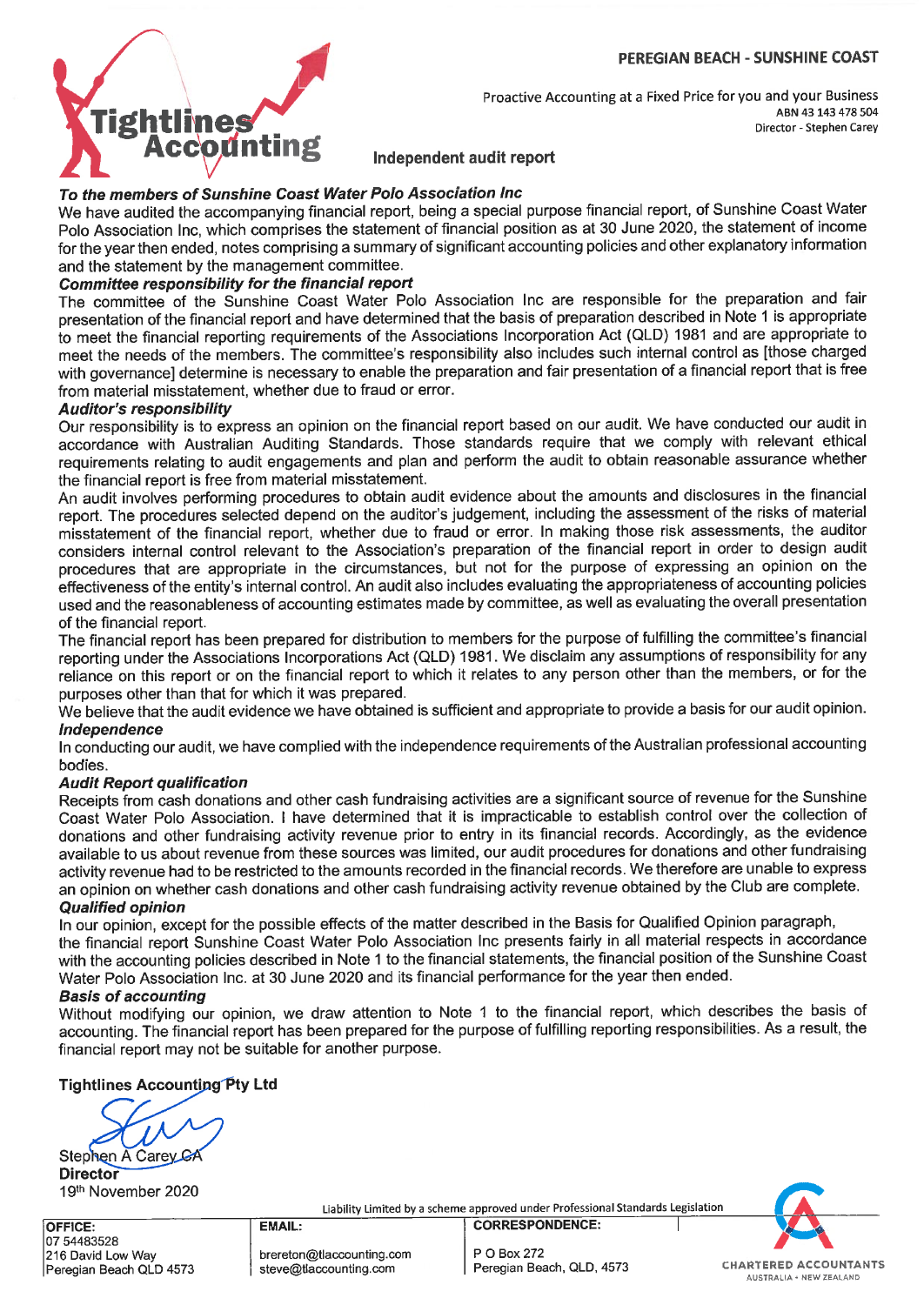# Sunshine Coast Water Polo Assoc Inc

PO Box 868

Coolum Beach Qld 4573

# Profit & Loss Statement

July 2019 To June 2020

| SCWP / Registrations<br>7,858.28<br>37,000.00<br><b>Grant Funds</b><br>5,341.90<br>Profit/Loss Disposal of Equipment<br>Pool/Training Levy Income<br>11.490.00<br><b>BWP Girls Summer Comp Income</b><br>8,010.00<br>9,280.00<br><b>BWP Boys Summer Comp Income</b><br>46.19<br><b>Bank Interest</b><br>Uniforms Income<br>5.461.07<br><b>State Titles Comp Girls Income</b><br>6,600.00<br>7,380.00<br>State Titles Boys Income<br>7,450.00<br><b>AYWPC GIRLS INCOME</b><br>10,440.00<br><b>AYWPC BOYS INCOME</b><br><b>QLD Countries Income</b><br>900.00<br>$\overline{$117,257.44}$<br><b>Total Income</b><br><b>Expenses</b><br>1,036.00<br><b>Accounting Expenses</b><br>95.00<br>Admin Charges<br>3,473.66<br><b>Depreciation Expense</b><br>50.43<br>Donations<br>77.95<br><b>OFT</b><br>140.00<br>Advertising & Promotion<br>2,061.24<br><b>Legal Fees</b><br>559.61<br>Website<br><b>AWP/QWP Club Fees</b><br>230.00<br>209.00<br><b>Freight of Goods</b><br>574.90<br><b>Replacement Equipment</b><br>3,226.20<br>Repairs & Maintenance<br>Pool Hire<br>7,177.55<br>1,245.00<br><b>Coaching Fees</b><br>11,300.00<br><b>State Comp Costs</b><br>17,229.20<br><b>BWPI Comp Costs</b><br>4,341.30<br>Uniform Expense<br>2,000.00<br><b>Competition Expenses</b><br>770.00<br><b>Qld Countries Expense</b><br>417.32<br><b>Local Comp Expenses</b><br>18,000.00<br><b>National Comp Expenses</b><br>\$74,214.36<br><b>Total Expenses</b><br>\$43,043.08<br>Net Profit/(Loss) | Income |  |
|--------------------------------------------------------------------------------------------------------------------------------------------------------------------------------------------------------------------------------------------------------------------------------------------------------------------------------------------------------------------------------------------------------------------------------------------------------------------------------------------------------------------------------------------------------------------------------------------------------------------------------------------------------------------------------------------------------------------------------------------------------------------------------------------------------------------------------------------------------------------------------------------------------------------------------------------------------------------------------------------------------------------------------------------------------------------------------------------------------------------------------------------------------------------------------------------------------------------------------------------------------------------------------------------------------------------------------------------------------------------------------------------------------------------------------------------------------------------------------------|--------|--|
|                                                                                                                                                                                                                                                                                                                                                                                                                                                                                                                                                                                                                                                                                                                                                                                                                                                                                                                                                                                                                                                                                                                                                                                                                                                                                                                                                                                                                                                                                      |        |  |
|                                                                                                                                                                                                                                                                                                                                                                                                                                                                                                                                                                                                                                                                                                                                                                                                                                                                                                                                                                                                                                                                                                                                                                                                                                                                                                                                                                                                                                                                                      |        |  |
|                                                                                                                                                                                                                                                                                                                                                                                                                                                                                                                                                                                                                                                                                                                                                                                                                                                                                                                                                                                                                                                                                                                                                                                                                                                                                                                                                                                                                                                                                      |        |  |
|                                                                                                                                                                                                                                                                                                                                                                                                                                                                                                                                                                                                                                                                                                                                                                                                                                                                                                                                                                                                                                                                                                                                                                                                                                                                                                                                                                                                                                                                                      |        |  |
|                                                                                                                                                                                                                                                                                                                                                                                                                                                                                                                                                                                                                                                                                                                                                                                                                                                                                                                                                                                                                                                                                                                                                                                                                                                                                                                                                                                                                                                                                      |        |  |
|                                                                                                                                                                                                                                                                                                                                                                                                                                                                                                                                                                                                                                                                                                                                                                                                                                                                                                                                                                                                                                                                                                                                                                                                                                                                                                                                                                                                                                                                                      |        |  |
|                                                                                                                                                                                                                                                                                                                                                                                                                                                                                                                                                                                                                                                                                                                                                                                                                                                                                                                                                                                                                                                                                                                                                                                                                                                                                                                                                                                                                                                                                      |        |  |
|                                                                                                                                                                                                                                                                                                                                                                                                                                                                                                                                                                                                                                                                                                                                                                                                                                                                                                                                                                                                                                                                                                                                                                                                                                                                                                                                                                                                                                                                                      |        |  |
|                                                                                                                                                                                                                                                                                                                                                                                                                                                                                                                                                                                                                                                                                                                                                                                                                                                                                                                                                                                                                                                                                                                                                                                                                                                                                                                                                                                                                                                                                      |        |  |
|                                                                                                                                                                                                                                                                                                                                                                                                                                                                                                                                                                                                                                                                                                                                                                                                                                                                                                                                                                                                                                                                                                                                                                                                                                                                                                                                                                                                                                                                                      |        |  |
|                                                                                                                                                                                                                                                                                                                                                                                                                                                                                                                                                                                                                                                                                                                                                                                                                                                                                                                                                                                                                                                                                                                                                                                                                                                                                                                                                                                                                                                                                      |        |  |
|                                                                                                                                                                                                                                                                                                                                                                                                                                                                                                                                                                                                                                                                                                                                                                                                                                                                                                                                                                                                                                                                                                                                                                                                                                                                                                                                                                                                                                                                                      |        |  |
|                                                                                                                                                                                                                                                                                                                                                                                                                                                                                                                                                                                                                                                                                                                                                                                                                                                                                                                                                                                                                                                                                                                                                                                                                                                                                                                                                                                                                                                                                      |        |  |
|                                                                                                                                                                                                                                                                                                                                                                                                                                                                                                                                                                                                                                                                                                                                                                                                                                                                                                                                                                                                                                                                                                                                                                                                                                                                                                                                                                                                                                                                                      |        |  |
|                                                                                                                                                                                                                                                                                                                                                                                                                                                                                                                                                                                                                                                                                                                                                                                                                                                                                                                                                                                                                                                                                                                                                                                                                                                                                                                                                                                                                                                                                      |        |  |
|                                                                                                                                                                                                                                                                                                                                                                                                                                                                                                                                                                                                                                                                                                                                                                                                                                                                                                                                                                                                                                                                                                                                                                                                                                                                                                                                                                                                                                                                                      |        |  |
|                                                                                                                                                                                                                                                                                                                                                                                                                                                                                                                                                                                                                                                                                                                                                                                                                                                                                                                                                                                                                                                                                                                                                                                                                                                                                                                                                                                                                                                                                      |        |  |
|                                                                                                                                                                                                                                                                                                                                                                                                                                                                                                                                                                                                                                                                                                                                                                                                                                                                                                                                                                                                                                                                                                                                                                                                                                                                                                                                                                                                                                                                                      |        |  |
|                                                                                                                                                                                                                                                                                                                                                                                                                                                                                                                                                                                                                                                                                                                                                                                                                                                                                                                                                                                                                                                                                                                                                                                                                                                                                                                                                                                                                                                                                      |        |  |
|                                                                                                                                                                                                                                                                                                                                                                                                                                                                                                                                                                                                                                                                                                                                                                                                                                                                                                                                                                                                                                                                                                                                                                                                                                                                                                                                                                                                                                                                                      |        |  |
|                                                                                                                                                                                                                                                                                                                                                                                                                                                                                                                                                                                                                                                                                                                                                                                                                                                                                                                                                                                                                                                                                                                                                                                                                                                                                                                                                                                                                                                                                      |        |  |
|                                                                                                                                                                                                                                                                                                                                                                                                                                                                                                                                                                                                                                                                                                                                                                                                                                                                                                                                                                                                                                                                                                                                                                                                                                                                                                                                                                                                                                                                                      |        |  |
|                                                                                                                                                                                                                                                                                                                                                                                                                                                                                                                                                                                                                                                                                                                                                                                                                                                                                                                                                                                                                                                                                                                                                                                                                                                                                                                                                                                                                                                                                      |        |  |
|                                                                                                                                                                                                                                                                                                                                                                                                                                                                                                                                                                                                                                                                                                                                                                                                                                                                                                                                                                                                                                                                                                                                                                                                                                                                                                                                                                                                                                                                                      |        |  |
|                                                                                                                                                                                                                                                                                                                                                                                                                                                                                                                                                                                                                                                                                                                                                                                                                                                                                                                                                                                                                                                                                                                                                                                                                                                                                                                                                                                                                                                                                      |        |  |
|                                                                                                                                                                                                                                                                                                                                                                                                                                                                                                                                                                                                                                                                                                                                                                                                                                                                                                                                                                                                                                                                                                                                                                                                                                                                                                                                                                                                                                                                                      |        |  |
|                                                                                                                                                                                                                                                                                                                                                                                                                                                                                                                                                                                                                                                                                                                                                                                                                                                                                                                                                                                                                                                                                                                                                                                                                                                                                                                                                                                                                                                                                      |        |  |
|                                                                                                                                                                                                                                                                                                                                                                                                                                                                                                                                                                                                                                                                                                                                                                                                                                                                                                                                                                                                                                                                                                                                                                                                                                                                                                                                                                                                                                                                                      |        |  |
|                                                                                                                                                                                                                                                                                                                                                                                                                                                                                                                                                                                                                                                                                                                                                                                                                                                                                                                                                                                                                                                                                                                                                                                                                                                                                                                                                                                                                                                                                      |        |  |
|                                                                                                                                                                                                                                                                                                                                                                                                                                                                                                                                                                                                                                                                                                                                                                                                                                                                                                                                                                                                                                                                                                                                                                                                                                                                                                                                                                                                                                                                                      |        |  |
|                                                                                                                                                                                                                                                                                                                                                                                                                                                                                                                                                                                                                                                                                                                                                                                                                                                                                                                                                                                                                                                                                                                                                                                                                                                                                                                                                                                                                                                                                      |        |  |
|                                                                                                                                                                                                                                                                                                                                                                                                                                                                                                                                                                                                                                                                                                                                                                                                                                                                                                                                                                                                                                                                                                                                                                                                                                                                                                                                                                                                                                                                                      |        |  |
|                                                                                                                                                                                                                                                                                                                                                                                                                                                                                                                                                                                                                                                                                                                                                                                                                                                                                                                                                                                                                                                                                                                                                                                                                                                                                                                                                                                                                                                                                      |        |  |
|                                                                                                                                                                                                                                                                                                                                                                                                                                                                                                                                                                                                                                                                                                                                                                                                                                                                                                                                                                                                                                                                                                                                                                                                                                                                                                                                                                                                                                                                                      |        |  |
|                                                                                                                                                                                                                                                                                                                                                                                                                                                                                                                                                                                                                                                                                                                                                                                                                                                                                                                                                                                                                                                                                                                                                                                                                                                                                                                                                                                                                                                                                      |        |  |
|                                                                                                                                                                                                                                                                                                                                                                                                                                                                                                                                                                                                                                                                                                                                                                                                                                                                                                                                                                                                                                                                                                                                                                                                                                                                                                                                                                                                                                                                                      |        |  |
|                                                                                                                                                                                                                                                                                                                                                                                                                                                                                                                                                                                                                                                                                                                                                                                                                                                                                                                                                                                                                                                                                                                                                                                                                                                                                                                                                                                                                                                                                      |        |  |
|                                                                                                                                                                                                                                                                                                                                                                                                                                                                                                                                                                                                                                                                                                                                                                                                                                                                                                                                                                                                                                                                                                                                                                                                                                                                                                                                                                                                                                                                                      |        |  |
|                                                                                                                                                                                                                                                                                                                                                                                                                                                                                                                                                                                                                                                                                                                                                                                                                                                                                                                                                                                                                                                                                                                                                                                                                                                                                                                                                                                                                                                                                      |        |  |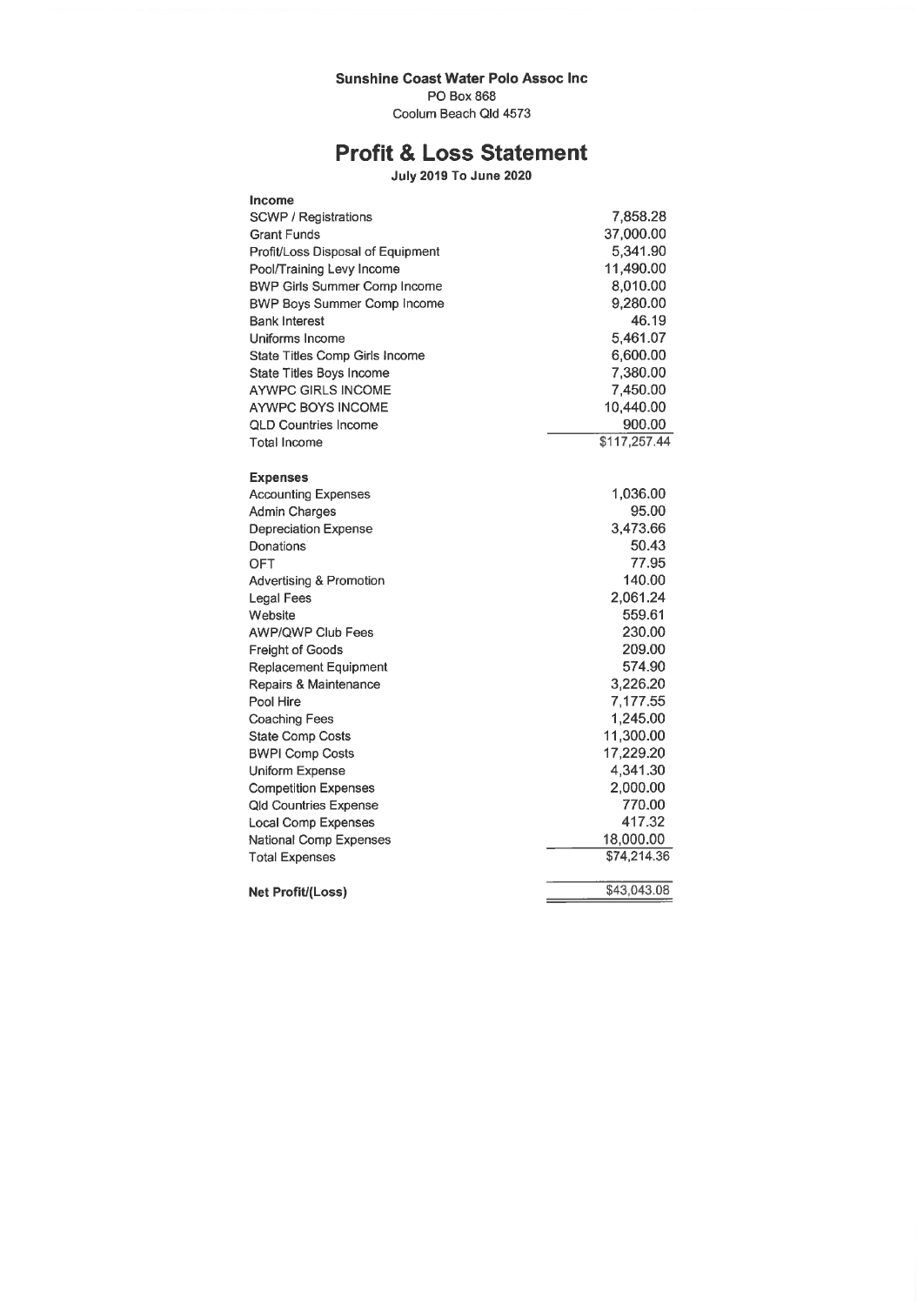#### Sunshine Coast Water Polo Assoc Inc PO Box 868 Coolum Beach Qld 4573

# Balance Sheet

June 2020

|                                  | <b>This Year</b> | <b>Last Year</b>         | 2018         | 2017         |
|----------------------------------|------------------|--------------------------|--------------|--------------|
| Assets                           |                  |                          |              |              |
| <b>Current Assets</b>            |                  |                          |              |              |
| Cash On Hand                     |                  |                          |              |              |
| Westpac                          | \$30,950.54      | \$24,942.91              | \$12,186.83  | \$26,157.92  |
| <b>Westpac for Nationals1</b>    | \$0.04           | \$5,832.18               | \$6,207.93   | \$50.43      |
| <b>Westpac for Nationals2</b>    | \$50.43          | \$50.43                  | \$50.43      | \$50.43      |
| <b>Total Cash On Hand</b>        | \$31,001.01      | \$30,825.52              | \$18,445.19  | \$26,258.78  |
| <b>Accounts Receivable</b>       |                  |                          |              |              |
| Receivable                       |                  |                          | \$10,062.32  | \$6,936.88   |
| <b>Total Accounts Receivable</b> | (\$605.00)       | \$0.00                   | \$10,062.32  | \$6,936.88   |
| Inventory                        | \$1,846.00       | \$4,555.00               | \$1,896.70   | \$1,896.70   |
| Deposits                         | \$0.00           | \$2,000.00               | \$2,000.00   | \$0.00       |
| <b>Total Current Assets</b>      | \$32,242.01      | \$37,380.52              | \$32,404.21  | \$35,092.36  |
| <b>Non Current Assets</b>        |                  |                          |              |              |
| Plant & Equipment                |                  |                          |              |              |
| Plant & Equipment at Cost        | \$65,000.62      | \$19,231.12              | \$8,862.39   | \$8,068.50   |
| Plant & Equipment accum dep      | (\$11,749.35)    | (\$8,379.69)             | (\$1,491.53) | (\$1,491.53) |
| <b>Total Non Current Assets</b>  | \$53,251.27      | \$10,851.43              | \$7,370.86   | \$6,576.97   |
| <b>Total Assets</b>              | \$85,493.28      | \$48,231.95              | \$39,775.07  | \$41,669.33  |
| Liabilities                      |                  |                          |              |              |
| <b>Current Liabilities</b>       |                  |                          |              |              |
| School Comp Prepaid              |                  | \$5,781.75               | \$6,157.50   | \$929.00     |
| <b>Unallocated Receipts</b>      |                  |                          | \$6,157.50   | \$929.00     |
| <b>Total Current Liabilities</b> | \$0.00           | \$5,781.75<br>\$5,781.75 | \$6,157.50   | \$929.00     |
| <b>Total Liabilities</b>         | \$0.00           |                          |              |              |
| <b>Net Assets</b>                | \$85,493.28      | \$42,450.20              | \$33,617.57  | \$40,740.33  |
| Equity                           |                  |                          |              |              |
| <b>Grant Money</b>               |                  |                          | \$606.25     | \$606.25     |
| <b>Retained Earnings</b>         | \$42,450.20      | \$33,011.32              | \$40,134.08  | \$26,858.59  |
| Current Year Surplus/Deficit     | \$43,043.08      | \$9,438.88               | (\$7,122.76) | \$13,275.49  |
| <b>Total Equity</b>              | \$85,493.28      | \$42,450.20              | \$33,617.57  | \$40,740.33  |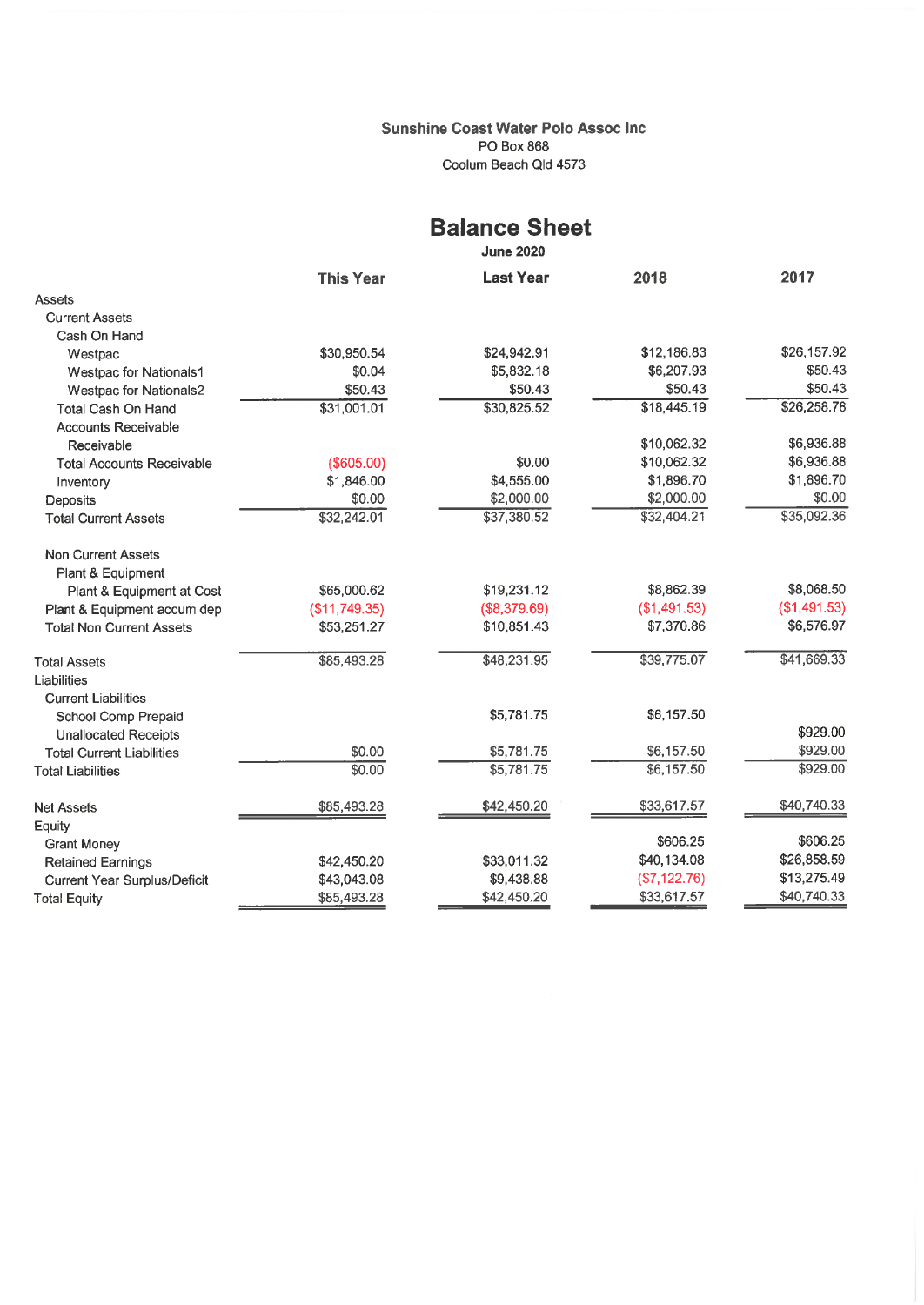# SUNSHINE COAST WATER POLO ASSOCIATION INC.

# ABN: 71 787 950 265 NOTES TO THE ACCOUNTS FOR THE YEAR ENDED 30 June 2020

#### Note 1 Statement of Accounting Policies

The financial report is a special purpose financial report prepared in order to satisfy the report preparation requirements of the Associations Incorporation Act (1981). The committee have determined that the incorporated association is not a reporting entity.

The Financial report covers the Sunshine Coast Water Polo Association Inc. is an association Incorporated and Domiciled in Australia.

The Following is a summary of the material accounting policies adopted by the entity in the preparation of the financial report. The accounting policies have been consistently applied, unless otherwise stated.

#### Basis of Preparation

#### Reporting Basis and Conventions

The Financial report has been prepared on an accruals basis and is based on historical cost modified by the revaluation of selected non-current assets, and financial assets and financial liabilities for which the fair value basis of accounting has been applied.

#### Accounting Policies

#### a) Income Tax

The association is exempt from Income tax under S50-5 of the Income Tax Act as it is a non-profit association established for charitable purposes.

#### b) Property, Plant & Equipment

Each class of property, plant & equipment is carried at cost or fair value less, where applicable, any accumulated depreciation and impairment losses.

Freehold land and building are shown at their fair value including market value revaluations where the committee considers this necessary.

#### Plant and Equipment

Plant and equipment are measured on the cost basis less depreciation and impairment losses.

#### **Depreciation**

The Depreciation amount of all fixed assets is depreciated on a straight line basis over the useful lives to the entity commencing from the time the asset is held ready for use. The depreciation rates used for each class of depreciable assets are:

| <b>Class of Fixed Asset</b> | <b>Depreciation Rate</b> |
|-----------------------------|--------------------------|
| <b>Plant and Equipment</b>  | $0 - 20%$                |

The assets' residual values and useful lives are reviewed and adjusted if appropriate, at each balance sheet date. An asset's carrying amount is written down immediately to its recoverable amount if the asset's carrying amount is greater than its estimated recoverable amount.

Gains and losses on disposals are determined by comparing proceeds with the carrying amount. These gains or losses are included in the income statement. When revalued assets are sold, amounts included in the revaluation reserve relating to that asset are adjusted.

#### c) Impairment of Assets

At each reporting date, the entity reviews the carrying values of its tangible and intangible assets to determine whether there is any indication that those assets have been impaired. If such an indication exists, the recoverable amount of the asset, being the higher of the asset's fair value less costs to sell and value in use, is compared to the asset's carrying value. Any excess of the asset's carrying value over its recoverable amount is expensed to the income statement.

#### d) Provisions

Provisions are recognised when the entity has a legal or constructive obligation, as a result of past events, for which it is probable that an outflow of economic benefits will result and that outflow can be reliably measured.